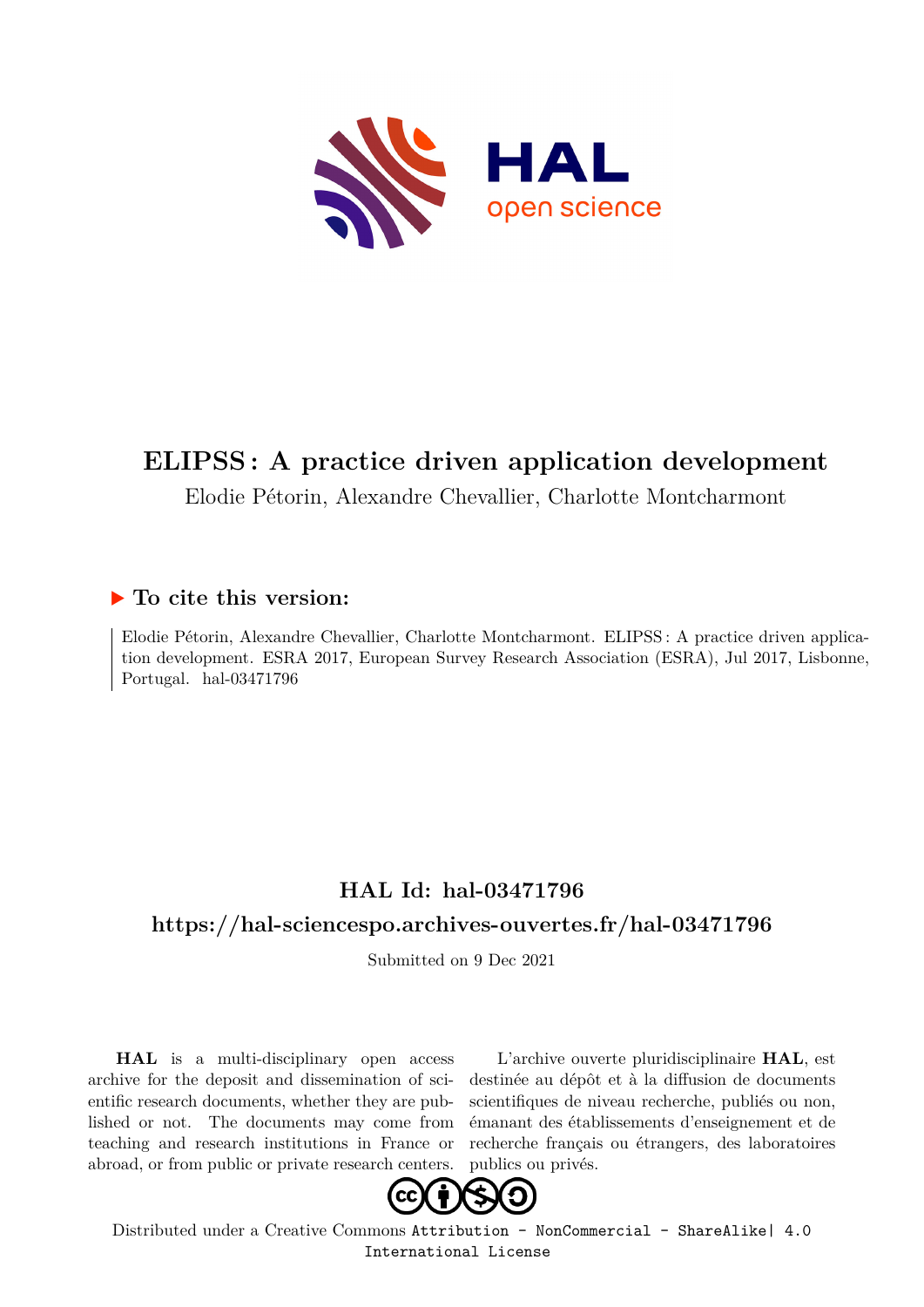

### ELIPSS : A practice driven application development

**Élodie Pétorin**, Sciences Po, Center for socio-political data (CDSP), CNRS, Paris, France **Alexandre Chevallier**, Sciences Po, Center for socio-political data (CDSP), CNRS, Paris, France **Charlotte Montcharmont**, Sciences Po, Center for socio-political data (CDSP), CNRS, Paris, France

**ESRA 2017**

Tuesday, July 18, Lisbon



 $\begin{array}{c|c} \bullet & \bullet & \bullet \\ \hline \end{array}$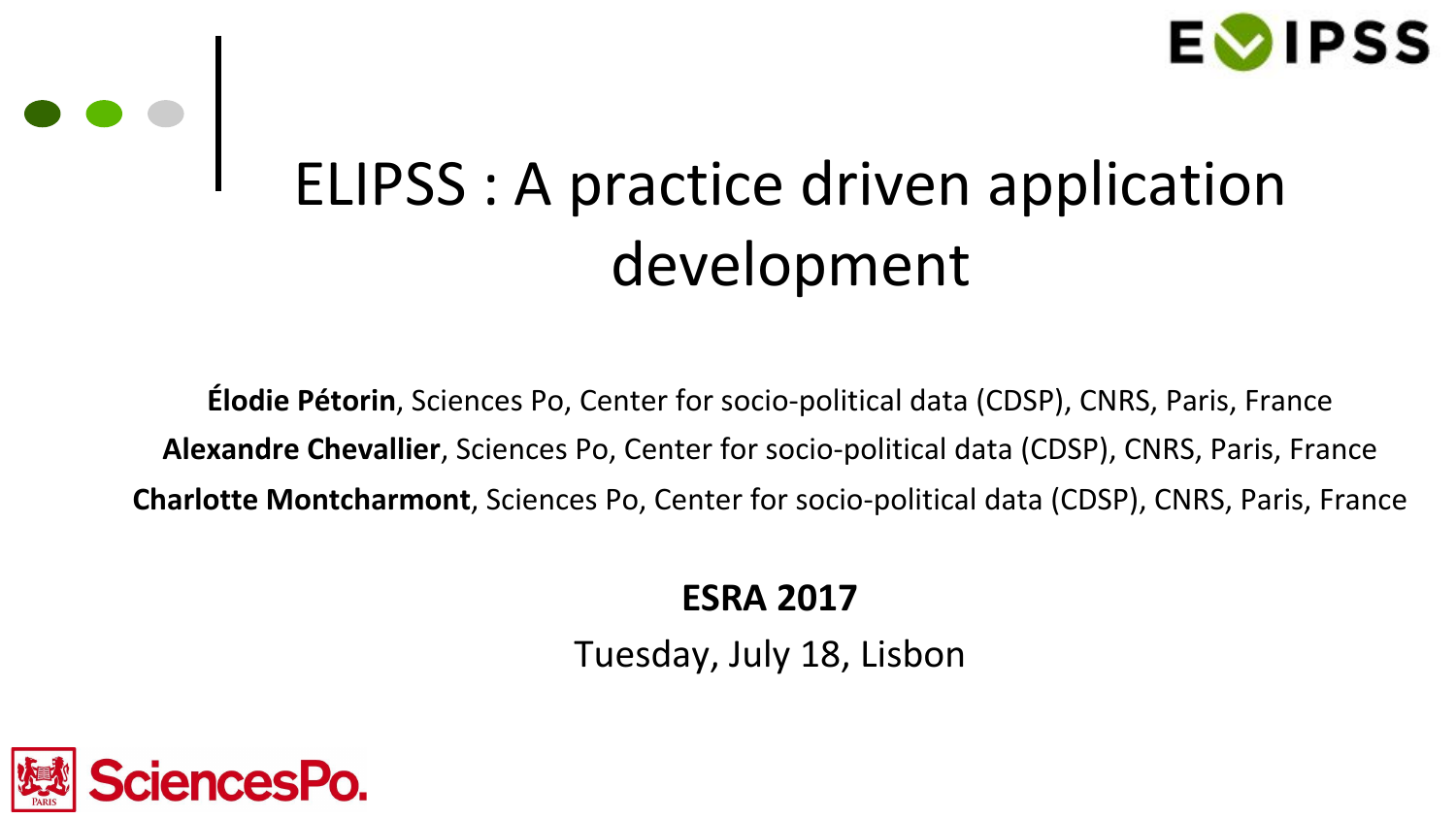

### e e | Content

- I. What is the CDSP & ELIPSS ?
- II. Panel Management System (PMS)
- III. Tickets & groups
- IV. Follow-up call
- V. Current development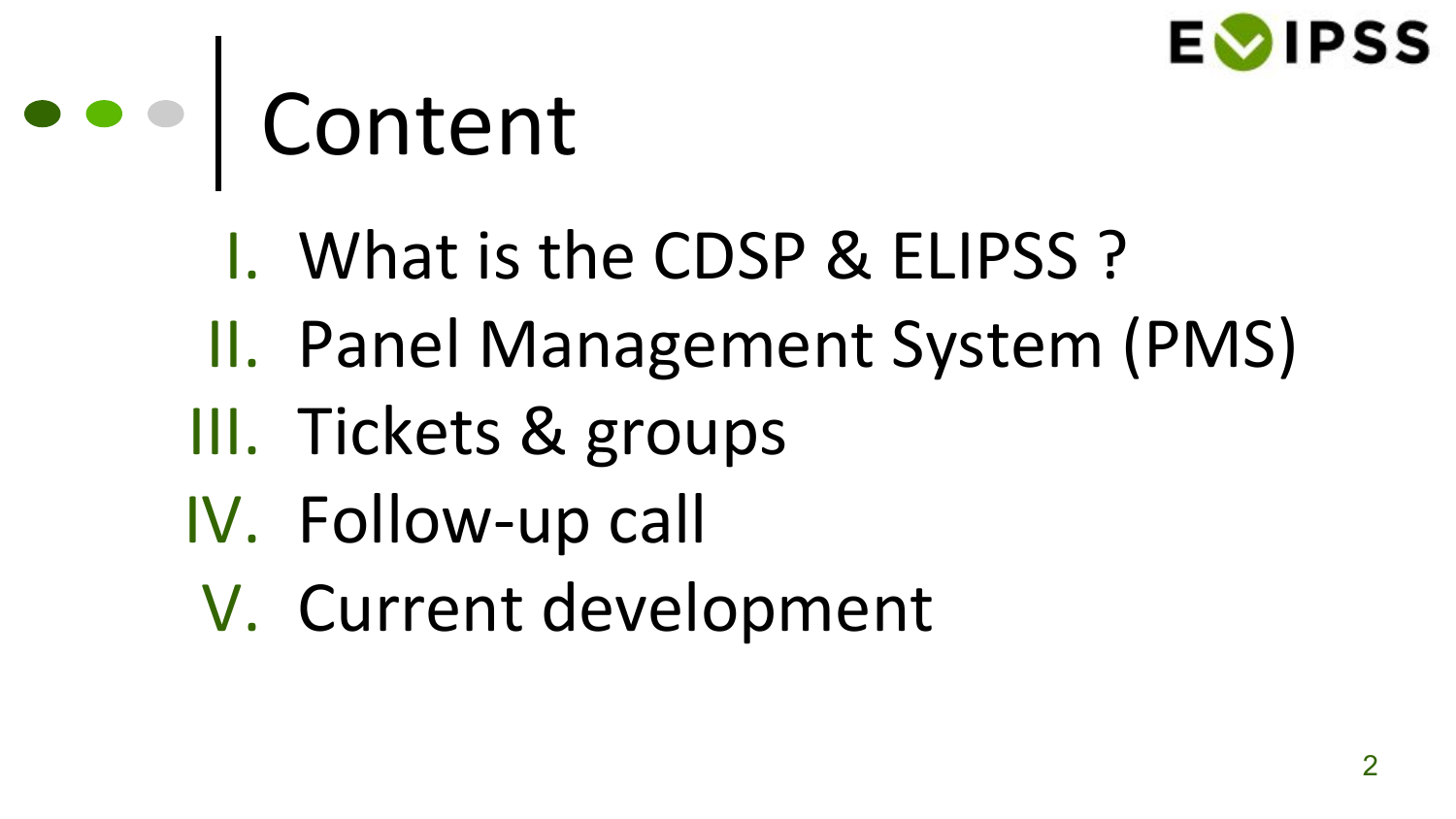

## Centre de données socio-politiques

- Socio-political data center (CDSP)
- Created in 2006
- Offers services around social science data
- Coordinates and participates (ELIPSS, BeQuali...)

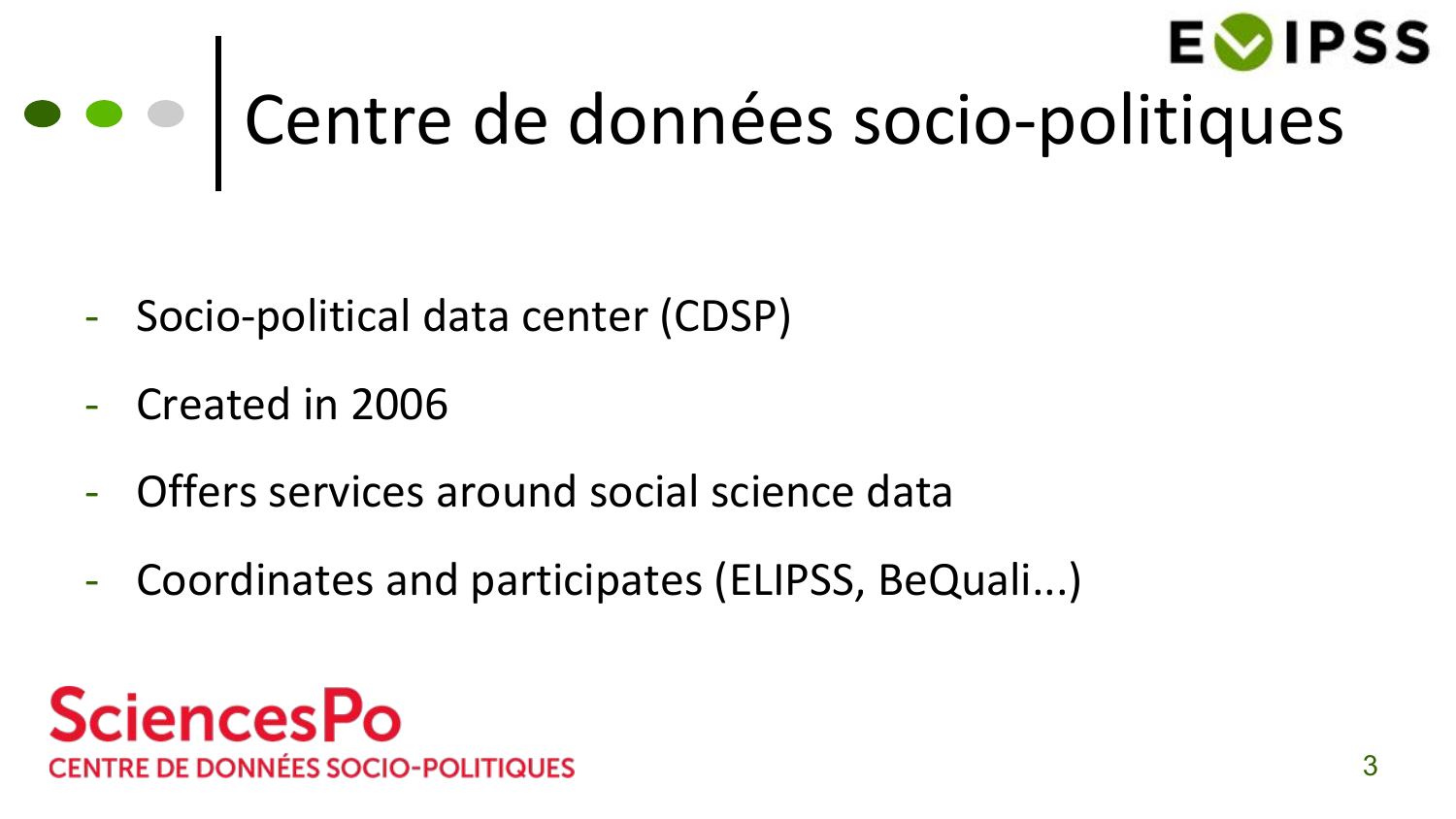

#### What is ELIPSS ?  $\bullet\bullet\bullet$

- Étude Longitudinale par Internet pour les Sciences Sociales
- Probability-based online panel
- Pilot study 2012-2016 : 1039 panel members
- Monthly questionnaires designed by researchers
- Device and internet access provided to each panel member

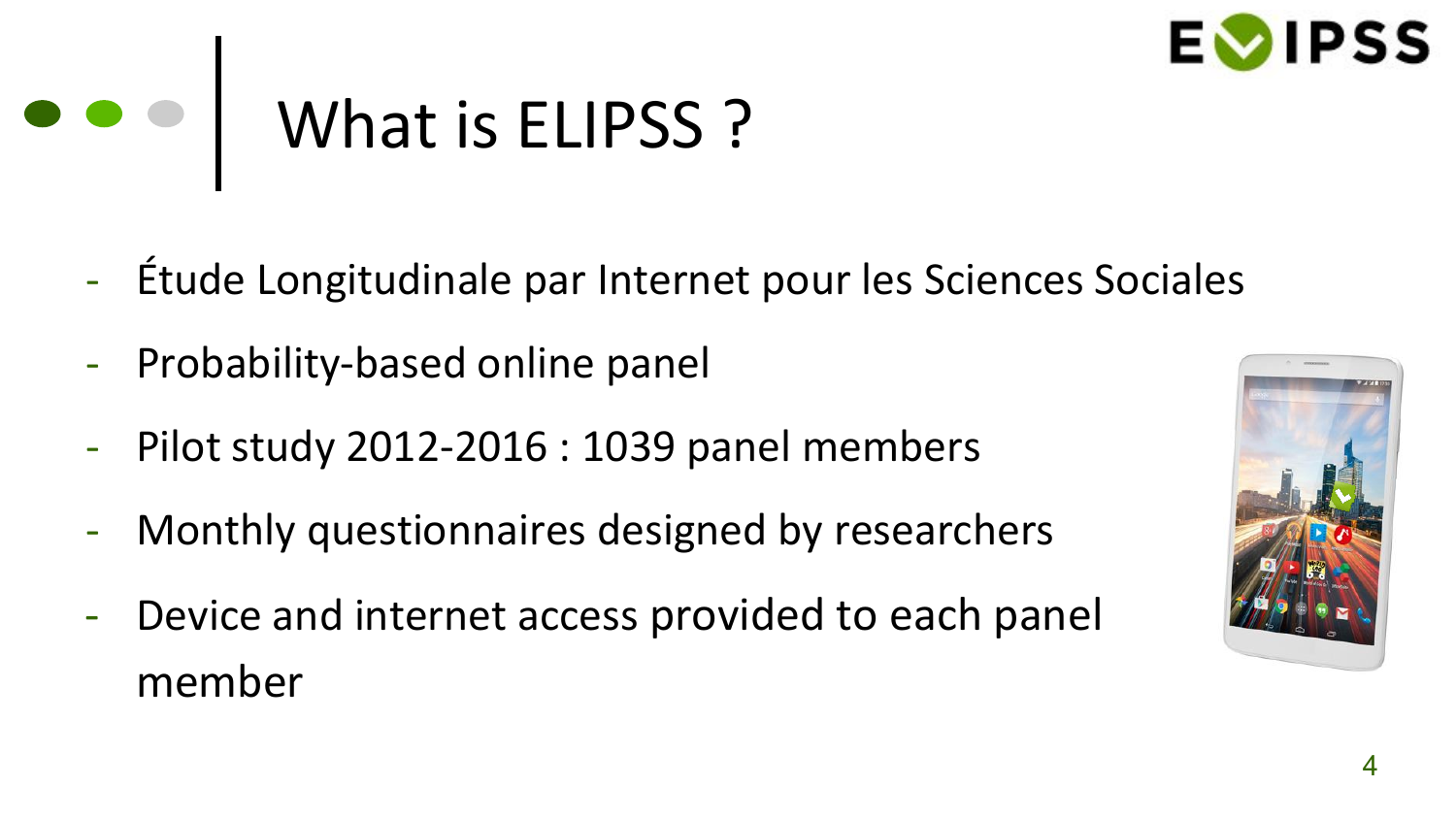# Panel Management System (PMS)

- Tailor made by our IT team
- Contribution of the panel management team
- Multiple function :
	- Keep contact
	- Manage the fleet
	- Handle the incidents (tickets)
	- Follow up the non respondents

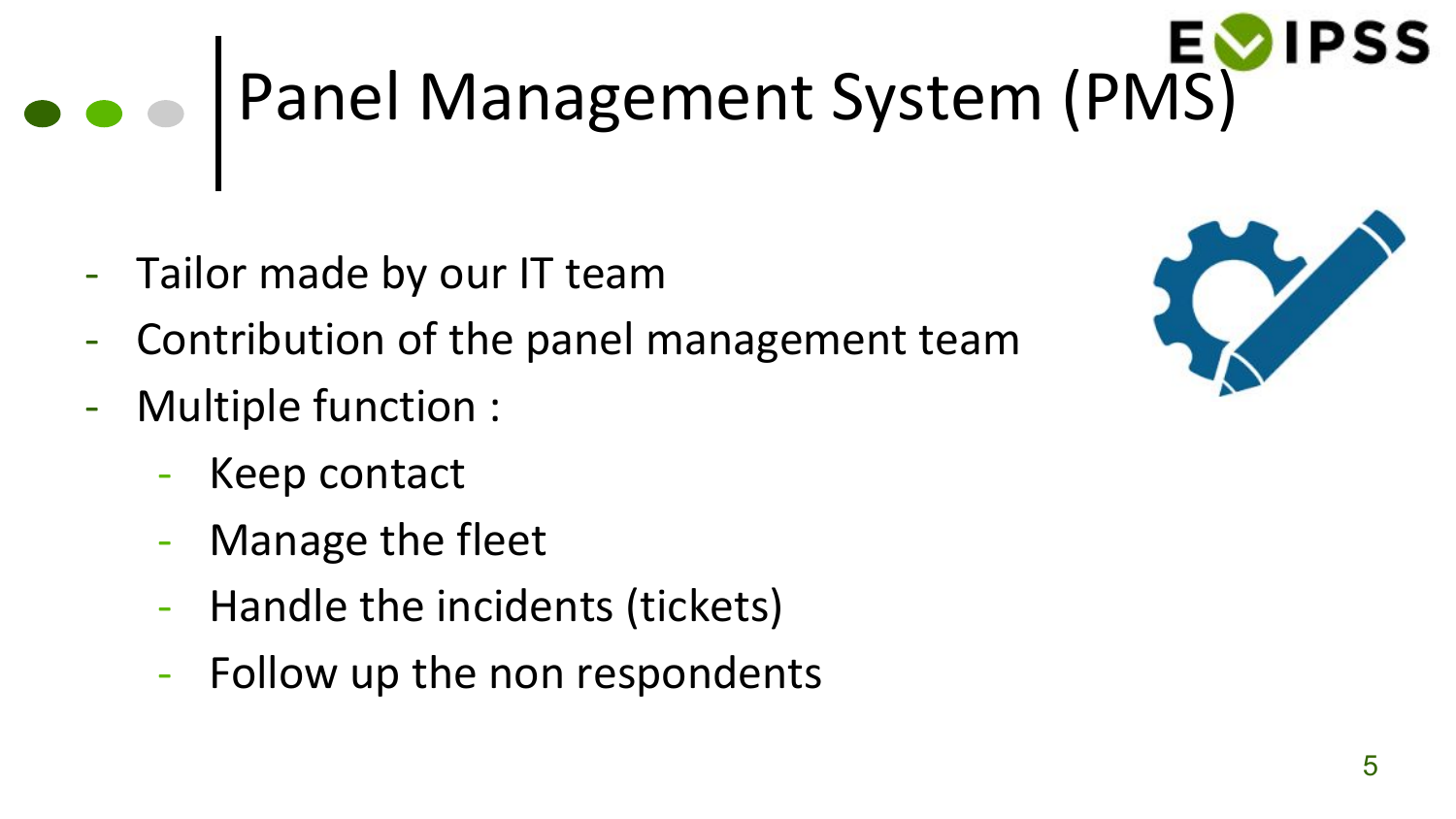# Panel Management System (PMS)

- Find a panelist :
	- by his first name and name
	- by his ELIPSS ID
	- by his phone number
	- by his email

| Usila: seper<br>TEXTS:       | <b>FLEET MANAGER</b><br>HELBACES<br>187                                                                                                                                                                 | SE DECOMMENTE                           |
|------------------------------|---------------------------------------------------------------------------------------------------------------------------------------------------------------------------------------------------------|-----------------------------------------|
|                              | MESSAGES DES PANÉLISTES                                                                                                                                                                                 | RELANCES                                |
| Développeur Panelmanager     | <b>BIMESSAGES</b>                                                                                                                                                                                       | COURRERS (0)                            |
| W Pas de message non-lu.     | DERWERS MESSAGES REPONDUS                                                                                                                                                                               | TICKETS (20)                            |
| Chercher un panéliste        | Earn 2017 19:22:56<br>1622516 - Kévin Brun<br>Fin de ma participation Elipss<br>Merci de me préciser les modalités pour rendre la                                                                       | ABSENCES DEMANDÉES                      |
| Chercher par nº de téléphone | Tablette.                                                                                                                                                                                               |                                         |
| Charcher une tablette        | 1622516 - Kévin Brun<br>Rain 2017 10:21:15<br>Retour toad<br>A votre disposition pour vous rendre l'IRAD.                                                                                               |                                         |
| b                            | Y650530 - Gilles DAUPHIN<br>4 juin 2017 20 22:07<br>Bonaux il y a une questionnaire que je stai pas<br>fait in peut le faire maintenant ment de me le faire<br>sayor containment madame Bigott Nathalle |                                         |
|                              | GROUPES.                                                                                                                                                                                                |                                         |
|                              | New Hiporidants<br>Summittees.                                                                                                                                                                          | imodules Enquire<br>Zenome<br>Reliatora |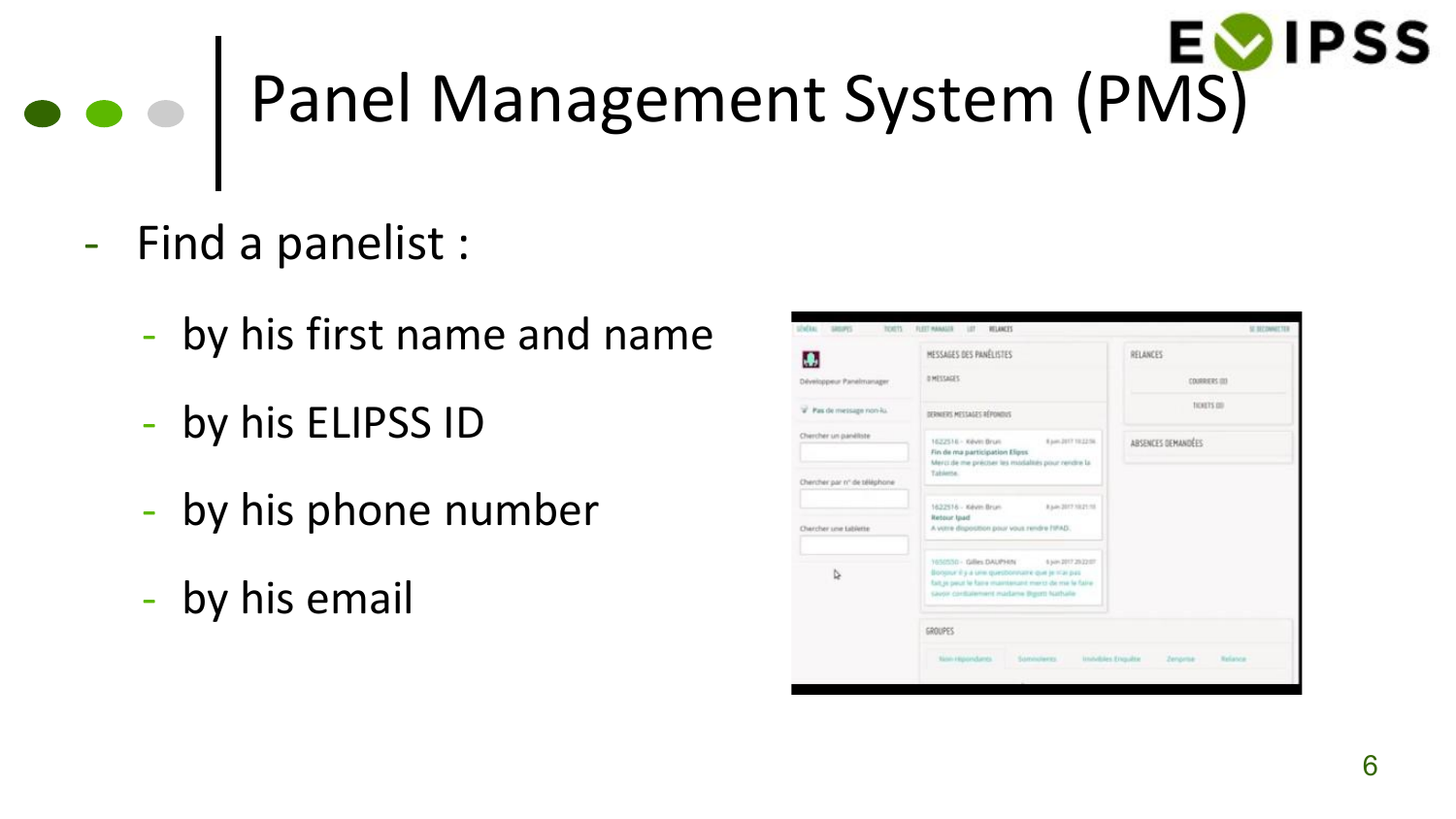#### **DIPSS** Panel Management System (PMS)

- Quick view of the panel member (ID Card)
- Contact info
- Panel member situation (response rate for ex)
- Tablet and line data

| Données générales                    |                                              |                           | Groupes               | invi-enquête    |
|--------------------------------------|----------------------------------------------|---------------------------|-----------------------|-----------------|
| Date naiss. 19 octobre 1983 - 33 ans |                                              |                           | Tx rép                | 0/6(0%)         |
|                                      | Sexe Femme                                   |                           | Dern eng              | Aucune          |
|                                      |                                              |                           | Coord                 | Oui             |
| Address                              | Chemin des Hirondelles<br>17000, LA ROCHELLE |                           | Tickets               | 0/1             |
|                                      |                                              |                           | Relance               | RO              |
| Coordonnées                          |                                              |                           | <b>IMEL</b>           | 354438070050137 |
|                                      |                                              | Tél. fixe 01 45 49 59 59  | Identifiant Xenmobile | s0007           |
|                                      |                                              | Mobile 07 62 01 68 85     | ZP                    | 14 Juin 2017    |
|                                      |                                              |                           | Tél. tablette         | 0762016885      |
| Tél. pro N.D.                        |                                              |                           | Jours d'absences      | $\mathbf{0}$    |
|                                      | Courriel N.D.                                |                           | Femto                 | <b>Non</b>      |
|                                      |                                              | Convention 1 janvier 1970 | Lot n <sup>°</sup>    | 92              |
| Période préférée N.D.                |                                              |                           |                       |                 |
| <b>HISTORIQUE</b>                    |                                              |                           |                       |                 |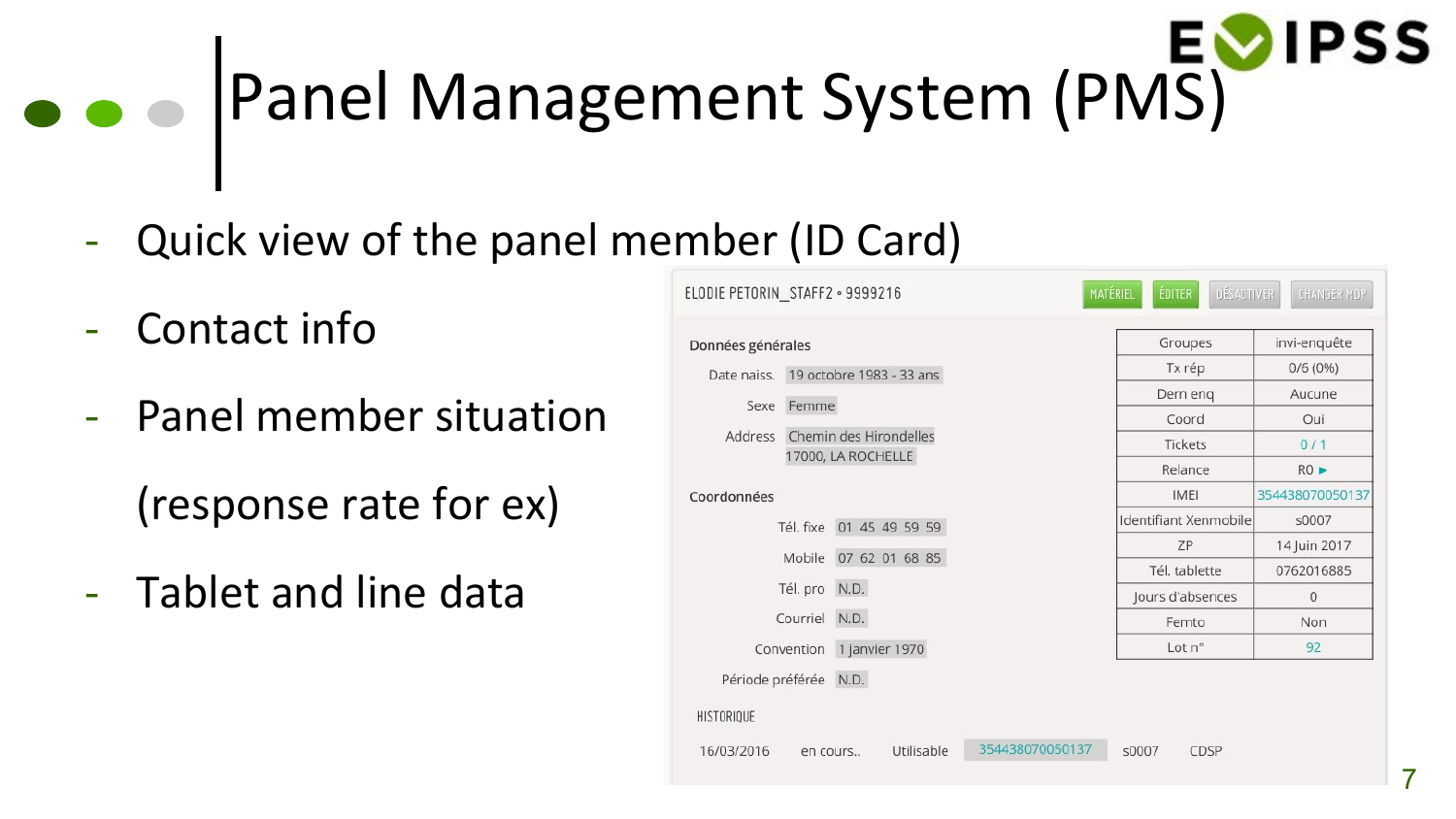

### ••• Group and tickets

- Ticket creation
- Tickets to follow the incidents
- Several groups of non respondents
- Follow-up by phone or emails

| <b>GENERAL</b><br>TOUTS:<br><b>DESPIT</b> | <b>FLEET MANAGER</b><br><b>LIT</b><br><b>RELANCES</b> |                                             | 12 DECONNECTER           |
|-------------------------------------------|-------------------------------------------------------|---------------------------------------------|--------------------------|
| <b>Elodie Petorini</b>                    | ROMAIN MOUGIN_STAFF2 + 9999225.                       | mar lime Bermit                             |                          |
|                                           | Données générales                                     | Groupes                                     | ini-enquite              |
| Timestage non-lu                          | Date noiss. I penner 1970 - 47 ans                    | Ta rép                                      | T/6 (16%)                |
|                                           | Seve Femme                                            | Dern eng                                    | 8 juli, 2016             |
| Chincher un paniliste                     |                                                       | Coord                                       | Oui                      |
|                                           | Address 84 (ue de Grenelle)<br>TSOOT, PARIS           | <b>Tickets</b>                              | 0.70                     |
|                                           |                                                       | Relance                                     | <b>IKD is:</b>           |
| Chercher par nº de téléphone              | Coordonnées                                           | <b>IMB</b>                                  | 254430070250814          |
|                                           | Tel. five 01.45 49.59 59                              | Identifiant Xenmobile                       | 30006                    |
|                                           | Mobile N.D.                                           | $29^{\circ}$                                | 06 Avr 2017              |
| Chercher une tablette                     | Tél. pro N.D.                                         | Tél.tablette                                | 0762068380               |
|                                           |                                                       | jours d'absercies                           | $-\infty$                |
|                                           | Counter, Jraman moogin@spendergich                    | <b>Ferrets</b>                              | Non                      |
| <b>JEFFEE</b>                             | 9990225                                               | Castell                                     | ۰                        |
|                                           |                                                       | Label                                       |                          |
| <b>MITCHELL</b>                           | <b>SHOWERS</b>                                        | <b>Zidre</b>                                |                          |
| <b>MANUEL</b>                             |                                                       | Chinginal                                   | b                        |
| <b>MARTIE</b>                             |                                                       | Connectivité.<br>Coortoreires               |                          |
| TERETS:                                   |                                                       | Erizoliera <sup>.</sup><br>Eschman          |                          |
|                                           |                                                       | Ferras call:                                |                          |
| Notes:                                    |                                                       | Abertold juviletime<br>integration parents) |                          |
|                                           |                                                       | Logicial                                    |                          |
|                                           | TOUTLACIVE DE                                         | Alterational<br>Decisi:                     |                          |
|                                           |                                                       | Porte / vol.<br>Recommendation              |                          |
|                                           | TOUTLARING \$5                                        |                                             | Reinstgration providents |
| <b>The Community</b>                      |                                                       | Suspension.<br>Sorie Panel                  |                          |
|                                           |                                                       | <b>MEMA</b>                                 |                          |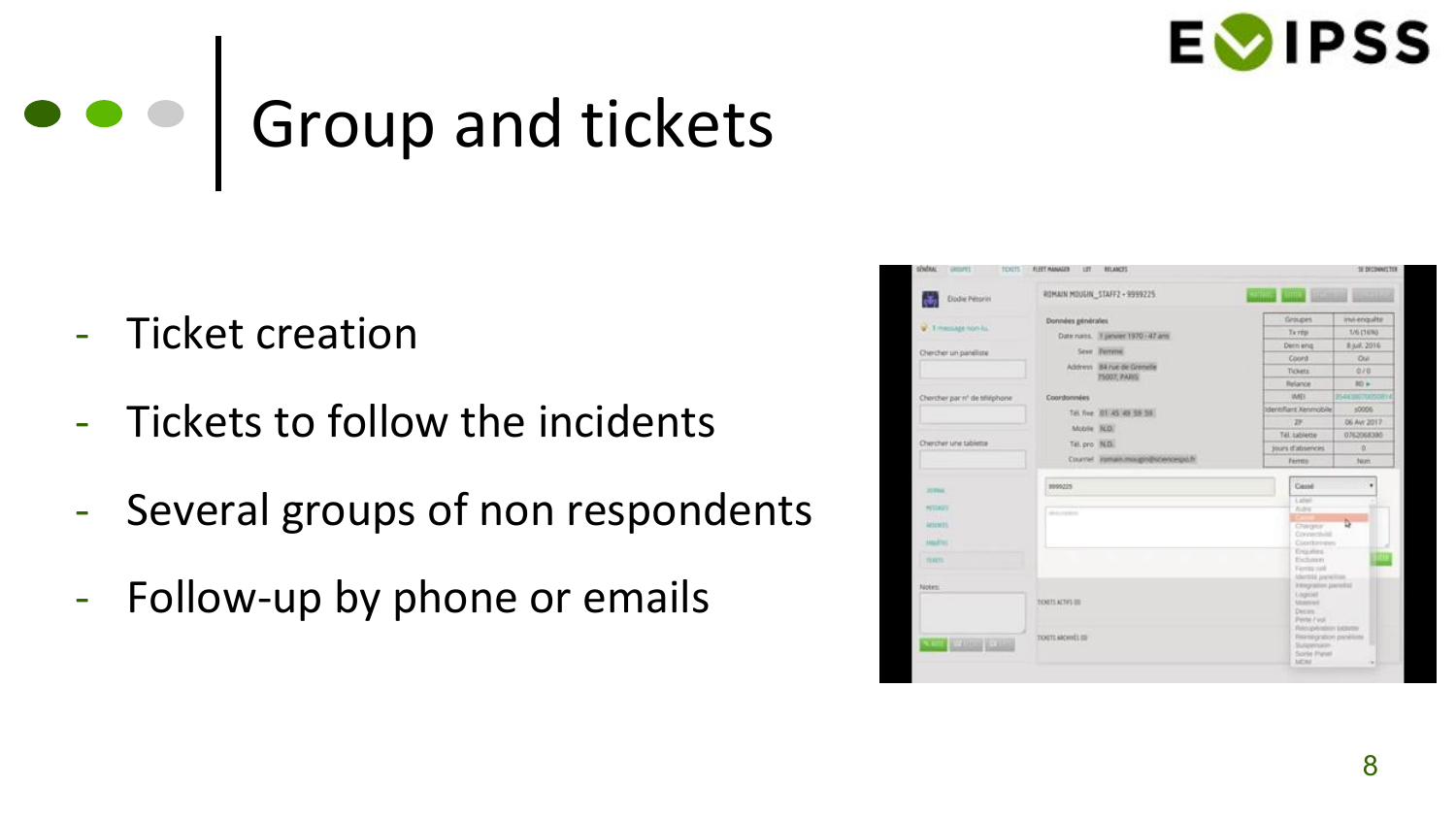## How is it working ?

- **Nightly CRON script**
- Routine calculations
- With a hint of instant update (group change when a panelist completes a survey)



| iser         |   | 1800006       | group |   | <b>NON RESP</b> |
|--------------|---|---------------|-------|---|-----------------|
| <b>Auser</b> |   | 1800003       | group |   | None            |
| buser        |   | 1800007       | group |   | INV SURV        |
| user         |   | 1800005       | group |   | None            |
| user         |   | 1800008       | group |   | None            |
| Puser        |   | 1800009       | group | и | None            |
| <b>Buser</b> |   | 1800000       | group | н | None            |
| user         | ٥ | 1800001       | group | t | None            |
| user         |   | 1800011       | group | и | INV SURV        |
| user         | ÷ | 1800012 group |       | ÷ | <b>NON RESP</b> |
| <b>Puser</b> |   | 1800013       | group | ÷ | INV SURV        |
| <b>Juser</b> | t | 1800015       | group |   | None            |
| user         |   | 1800021       | group | ÷ | <b>SLEEPER</b>  |
| user         |   | 1800023       | group |   | None            |
|              |   | 1800024       | group |   | None            |
|              |   |               |       |   |                 |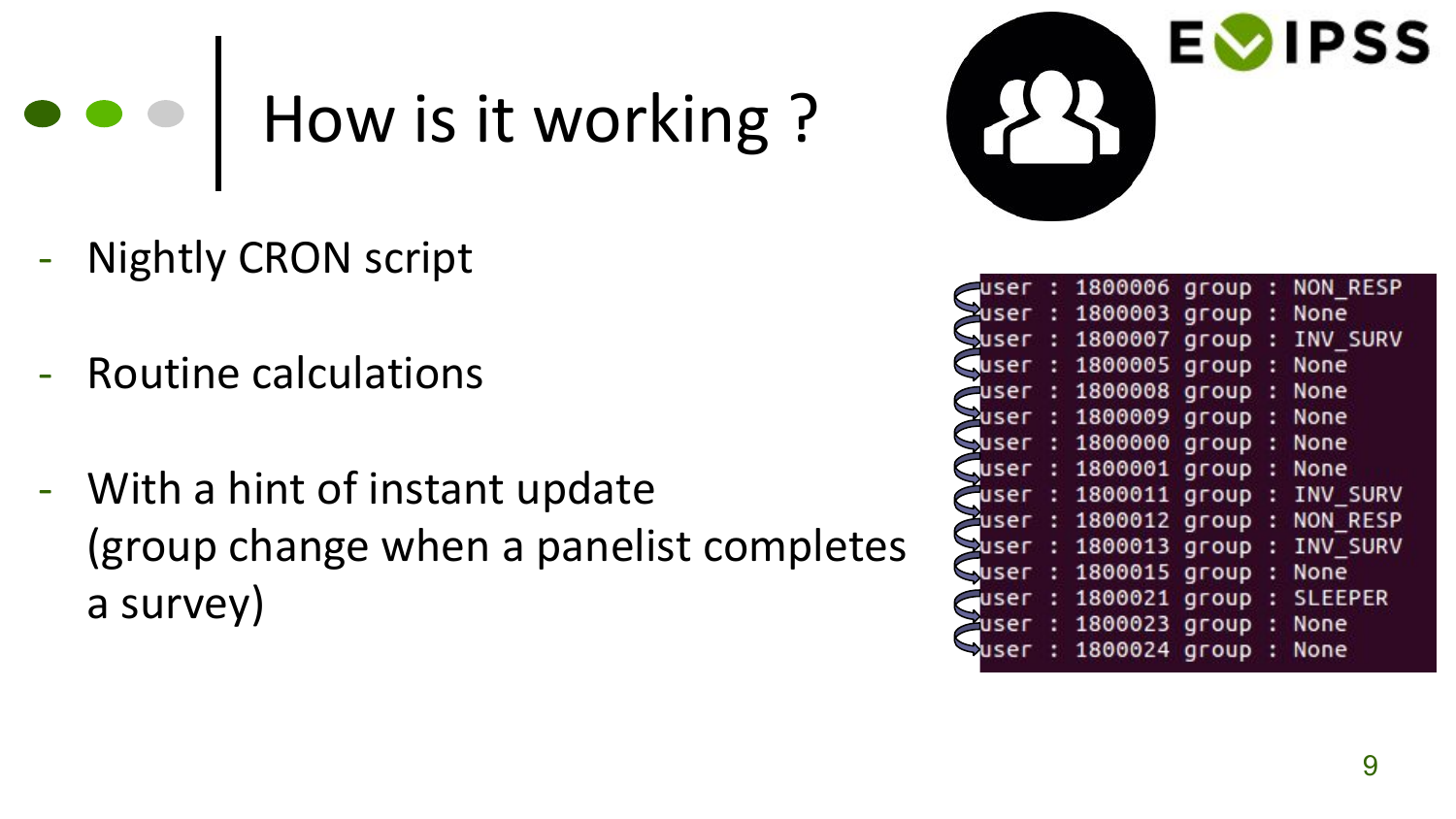

# e e | Extension of the panel

- 2500 panelists recruited in 2016
- More calls to do and letters to send



- More tablets and more incidents (tickets) to manage
- New range of tools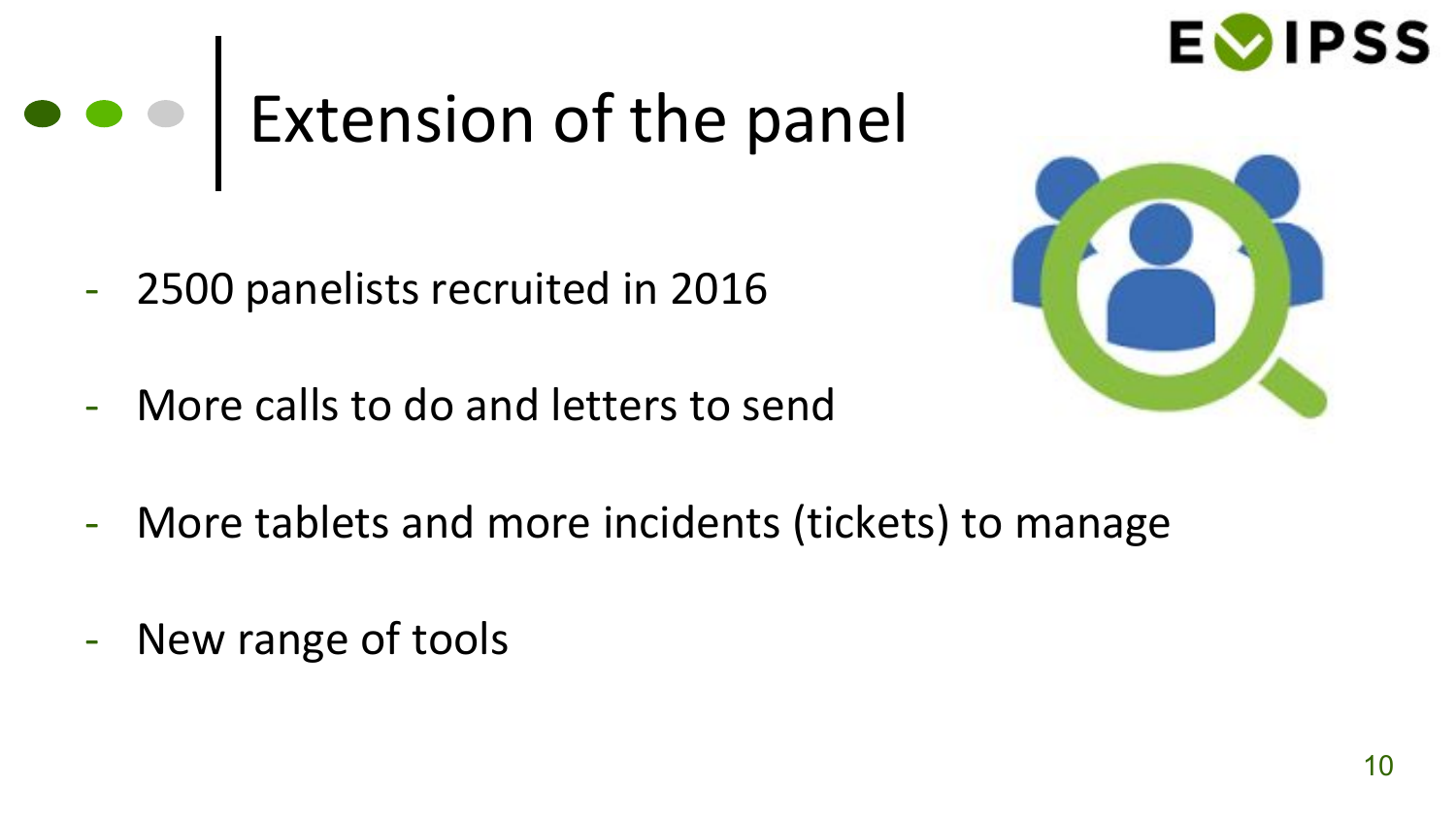

# $\bullet \bullet$  Sleeper's group and follow-up call

- Sleeper's group
- Massive follow-up call
- Necessity to see the follow-up outcome

on the panelist page

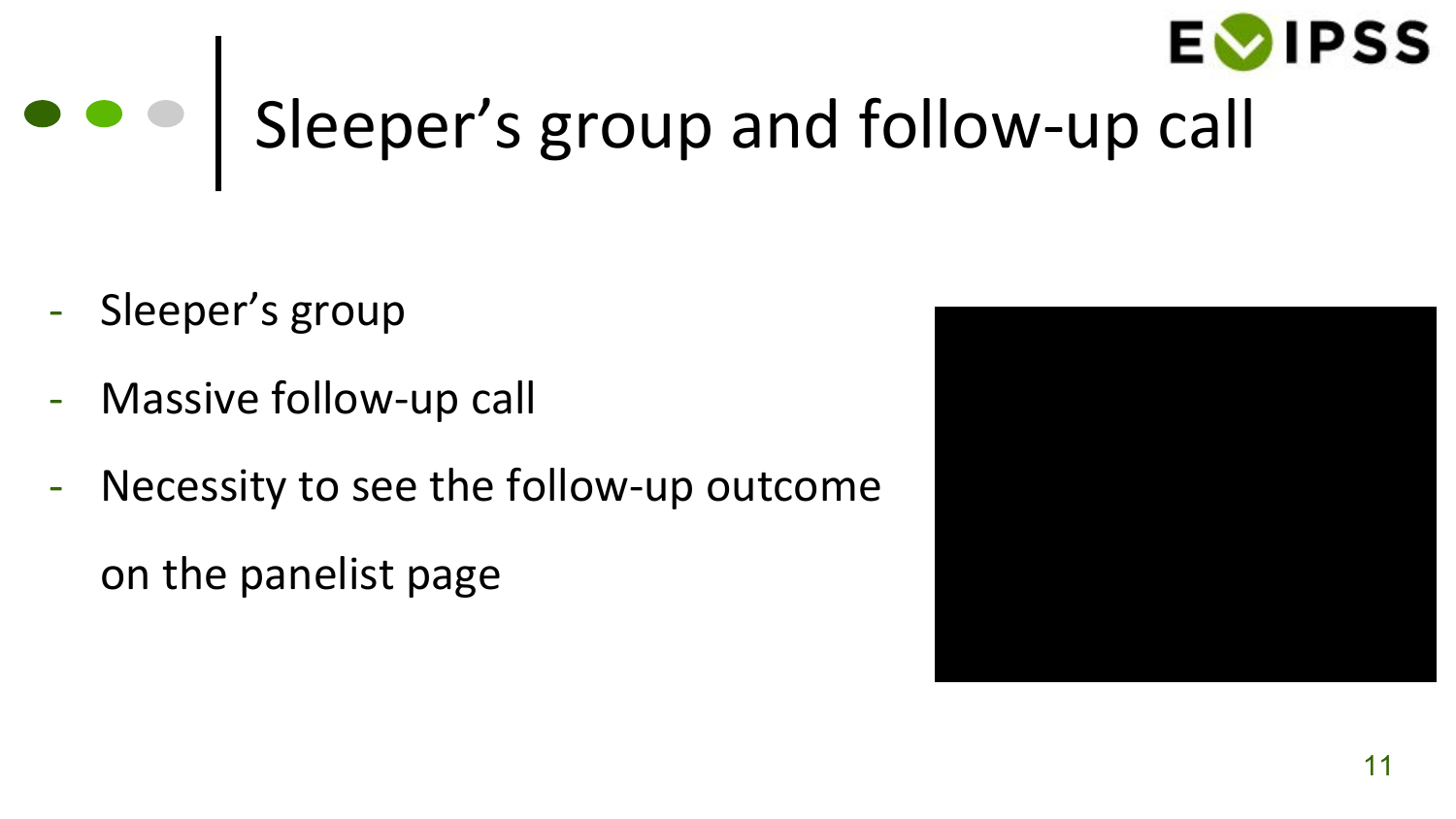

## Follow up interface

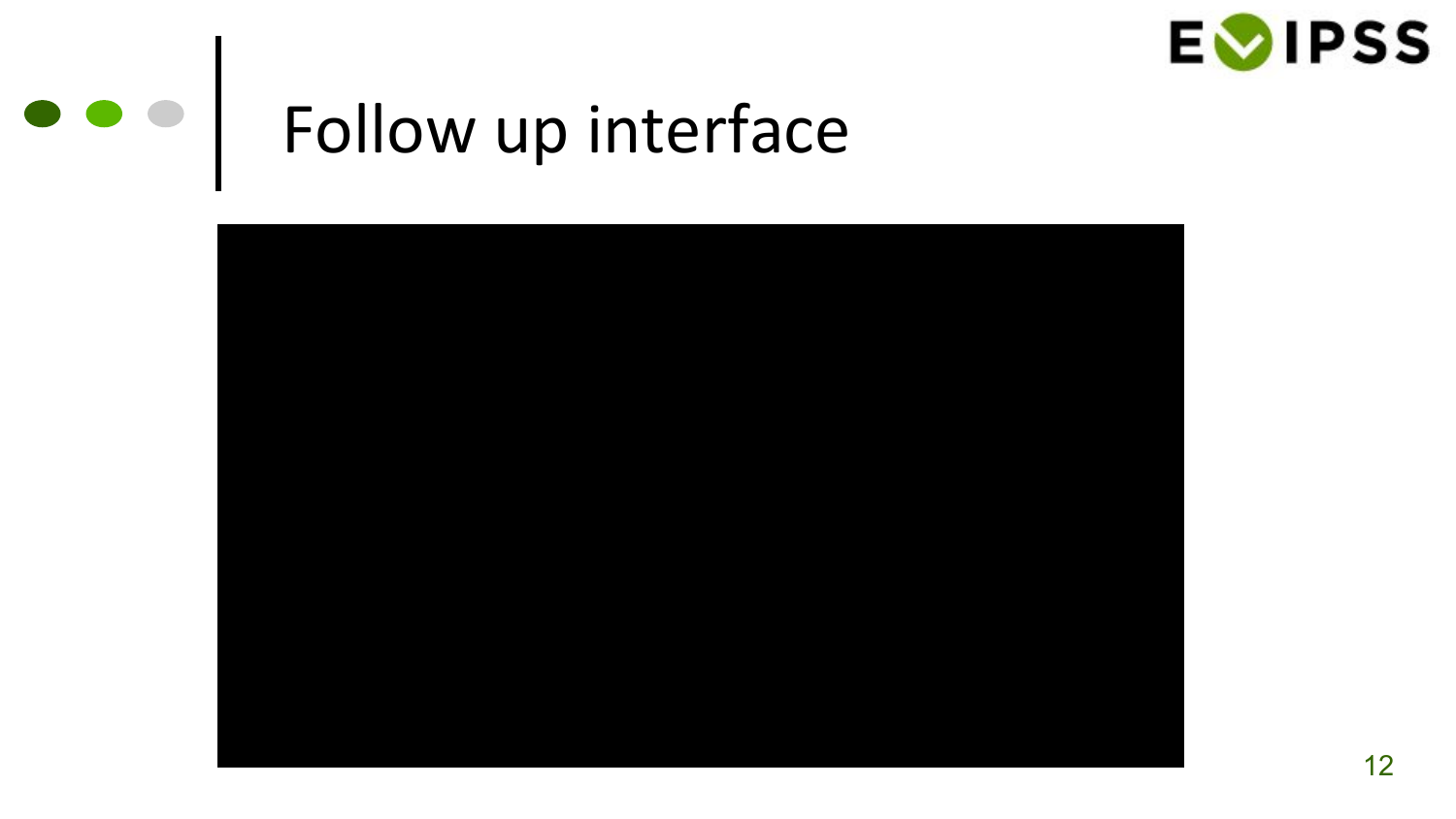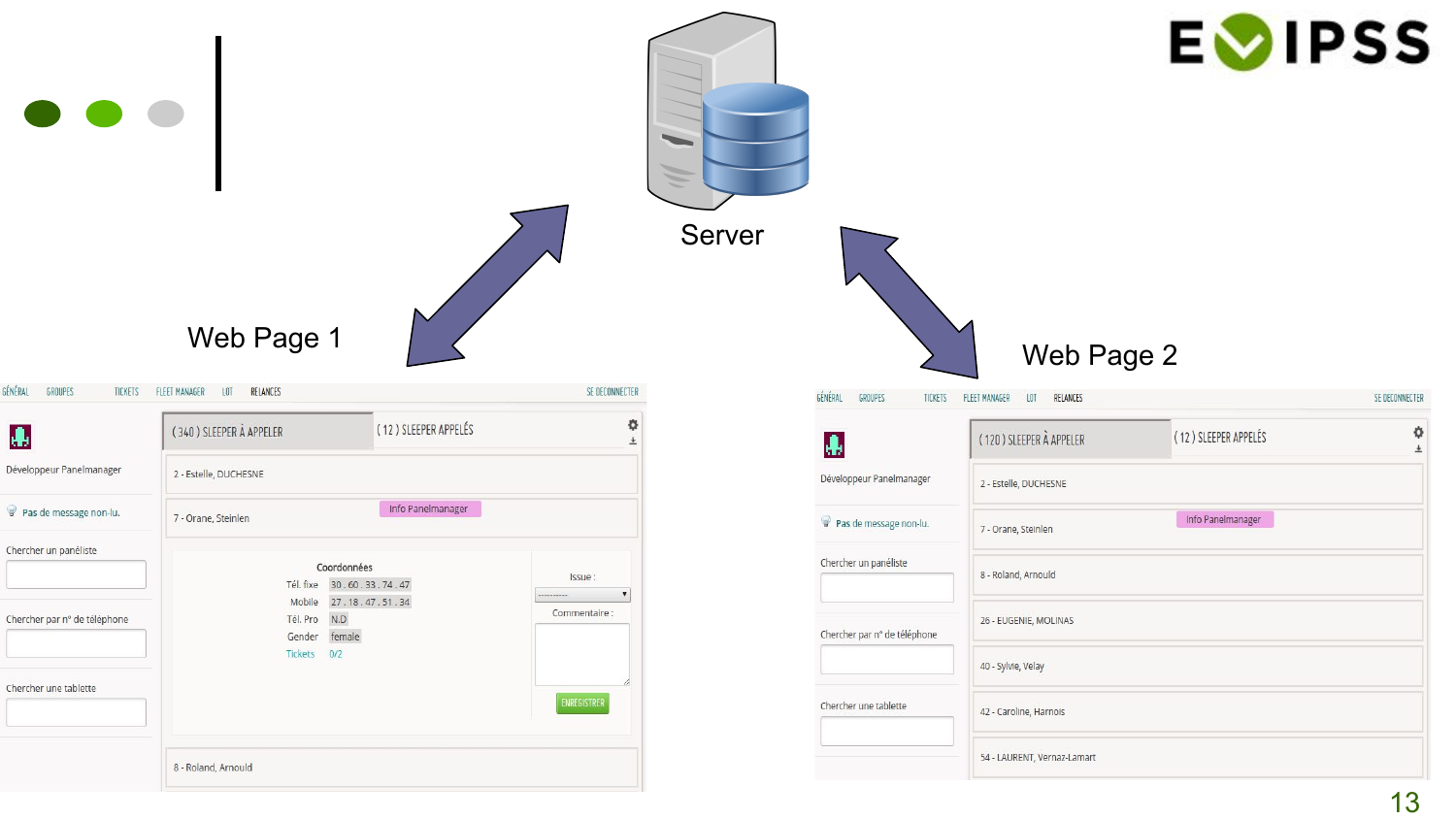

### Technologies & methodology used

- Django (python)
- Javascript (Vanilla & JQuery)
- Tornado (websocket)
- Iterative development, agile inspired



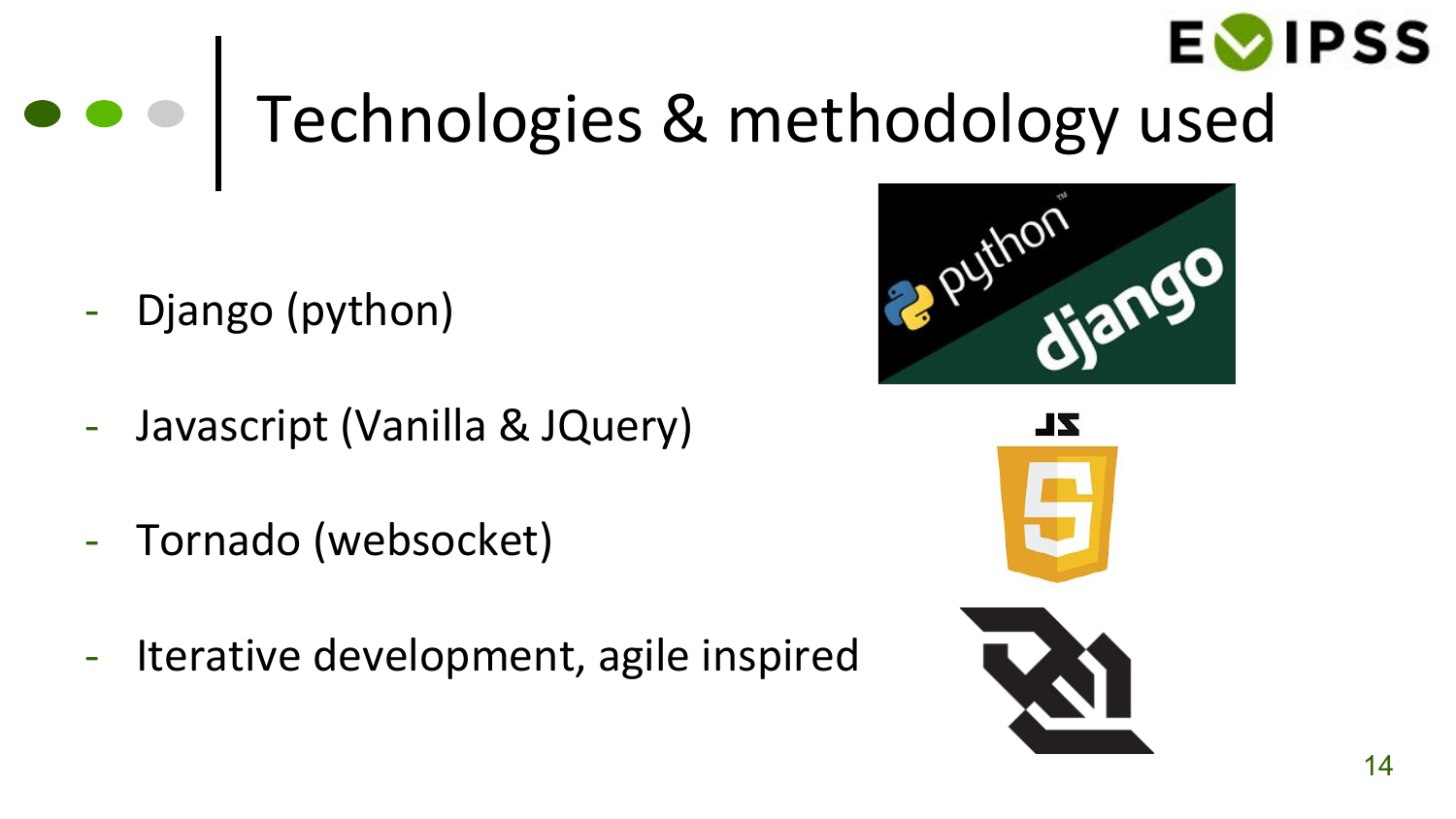

### Current development

Letter reminder

- Send letter within PMS
- Print custom letter



#### Android Push Notification

- Send notification automatically